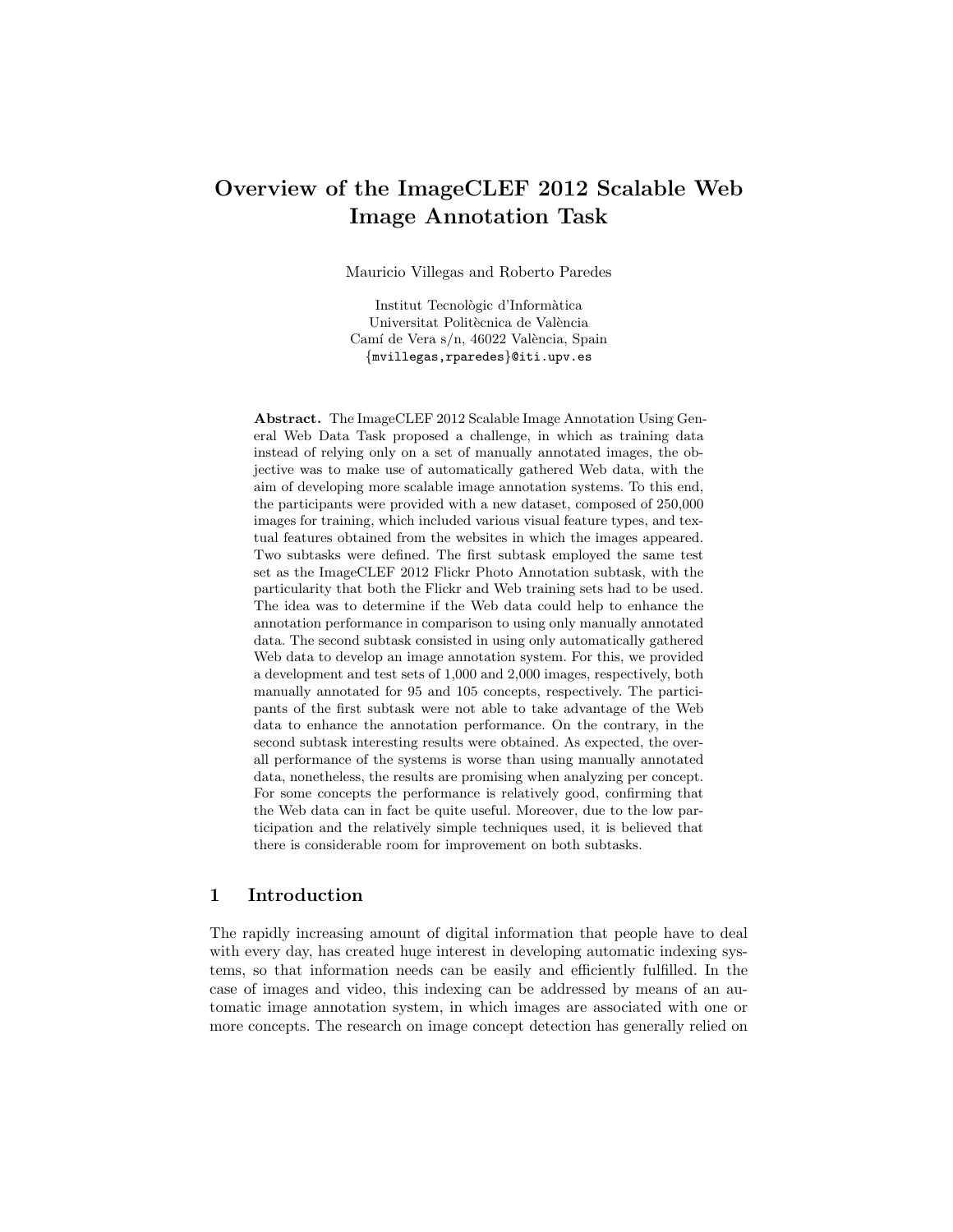<span id="page-1-1"></span>training data that have been manually, and thus reliably labeled, an expensive and laborious endeavor that cannot easily scale. Because of this, it has become common in past image annotation benchmark campaigns  $[6,10]$  $[6,10]$  to use crowdsoursing approaches such as the Amazon Mechanical Turk<sup>1</sup> (MTurk), in order to label a large amount of images. Still, crowdsoursing is expensive and difficult to scale to a very large amount of concepts, thus it is advisable to explore possible alternatives.

With the advance of multimedia technology and the Internet, we have at our disposal billions of images available online. Furthermore, the images are found on webpages surrounded with text which might have a direct relationship with the content of the image. Even though this surrounding unsupervised text is noisy and sometimes unrelated to the image, it potentially has useful information, and furthermore it can be cheaply gathered and be obtained for practically any topic. Thus, determining whether this kind of data can be used for reliably annotating images is important. Previous research indicates that this information is useful, being the work of Torralba et al. [\[11\]](#page-15-2) an example of this, in which almost 80 million tiny images were effectively used for several tasks such as person detection. More closely related, in the work of Weston et al. [\[16\]](#page-15-3) an image annotation learning method is proposed that scales to millions of images and thousands of possible annotations. Another related work is the Arista project [\[15\]](#page-15-4) in which accurate tags can be generated for popular Web images that have nearduplicates included in their Web image database of billions of images.

This paper presents an overview of the ImageCLEF 2012 Scalable Image Annotation Using General Web Data Task, a benchmark campaign oriented at using automatically gathered Web data for image annotation. The paper is organized as follows. Section [2](#page-1-0) describes the generation of the dataset that was created specifically for this evaluation. Followed by this, the two subtasks that were defined are presented in section [3.](#page-4-0) Then, section [4](#page-8-0) presents the results submitted by the participants and a discussion of these. Finally, section  $5$  is the conclusion of the paper.

# <span id="page-1-0"></span>2 Creation of the Dataset

## 2.1 Web Crawling

Among the objectives for the dataset being created [\[14\]](#page-15-5), was to have a wide variety of images with a relatively small amount of images (not billions). Thus in order to obtain a good set of image URLs, we opted to use the same crawling strategy as in [\[11\]](#page-15-2), where the image URLs (and the corresponding URLs of the webpages that contain the images) are obtained by querying popular image search engines. We selected Google, Bing and Yahoo, and queried them using words from the English dictionary that comes with the aspell spelling checker.

The next step in the crawling process was to download the images and corresponding webpages, and store a snapshot of these. At the end, in total we

<sup>1</sup> <www.mturk.com>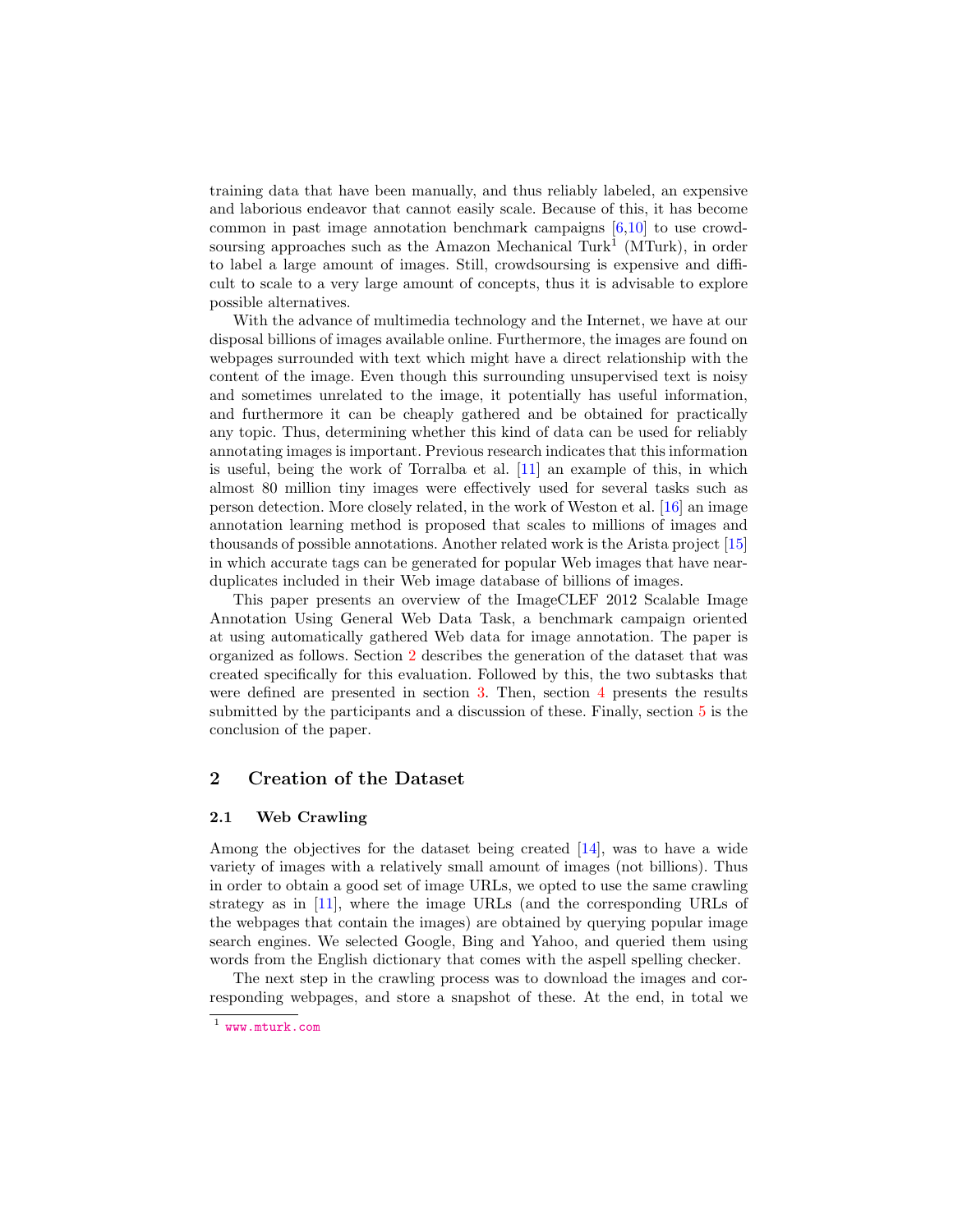<span id="page-2-0"></span>obtained over 31 million of both images and webpages. In order to avoid duplicate images, several precautions were taken. First the URLs were normalized to prevent different versions of the same URL to be downloaded several times. However, there was also the possibility that the same image was found under different URLs. To account for this, the images were stored using a unique code or image identifier, composed of: part of the MD5 checksum of an 864-bit image signature (in some aspects similar to the one presented in  $[17]$ ) and, part of the MD5 checksum of the file. This scheme guaranties storing exactly the same file only once and easily identifying duplicates or near duplicates (accounting for images in various formats, at different resolutions and with minor modifications such as some watermarks). The final image identifiers are 16 base64url digits.

#### 2.2 Image Subset Selection

Even though the set of downloaded images was obtained using all of the words of the English dictionary, and therefore it contains images from practically any topic, a subset of the images was selected for practical reasons. Basically selecting a subset permitted to provide smaller data files that would not be so prohibitive for the participants to download and handle. Furthermore, since the test sets had to be manually labeled and this could be done only for a relatively small list of concepts, we could select only the images indexed with words related to the list of concepts. The size of the training set was chosen to be of 250,000 images, which results in feature vector sets of moderate size that can be easily handled on current personal computers.

Another reason for selecting a subset, was to discard some types of images. Even though the URLs were obtained from trustworthy search engines, inevitably there is a certain amount of problematic images that we decided to remove. Among the problematic images are for instance a message saying "Image removed", or dummy images some servers send specifically to web crawlers. Removing this type images is in itself a difficult problem, however we noticed that most of these tended to have many different URLs linking to them or be images that appeared in a large amount of webpages. So the approach to remove most of these was simply not to include images that had more than N URLs linking to them or that appeared in more than  $M$  webpages. The values of  $N$ and M were set manually from a quick look at the images being considered for removal.

When crawling the Web, another problem encountered was that an image could be still reachable, although the webpage where it appeared has changed and no longer includes the image, or has been removed and does not supply the proper HTTP 404 code. Resolving this issue was simple due to the requirements of the dataset. For each image in the dataset there was supposed to be at least one webpage that contained the image, thus we verified the location of the images within the webpages. Any image not having a corresponding webpage was obviously not considered for inclusion.

The image identifier codes guarantied storing exactly the same image file only once. However, for this subset selection we also employed a very simple near im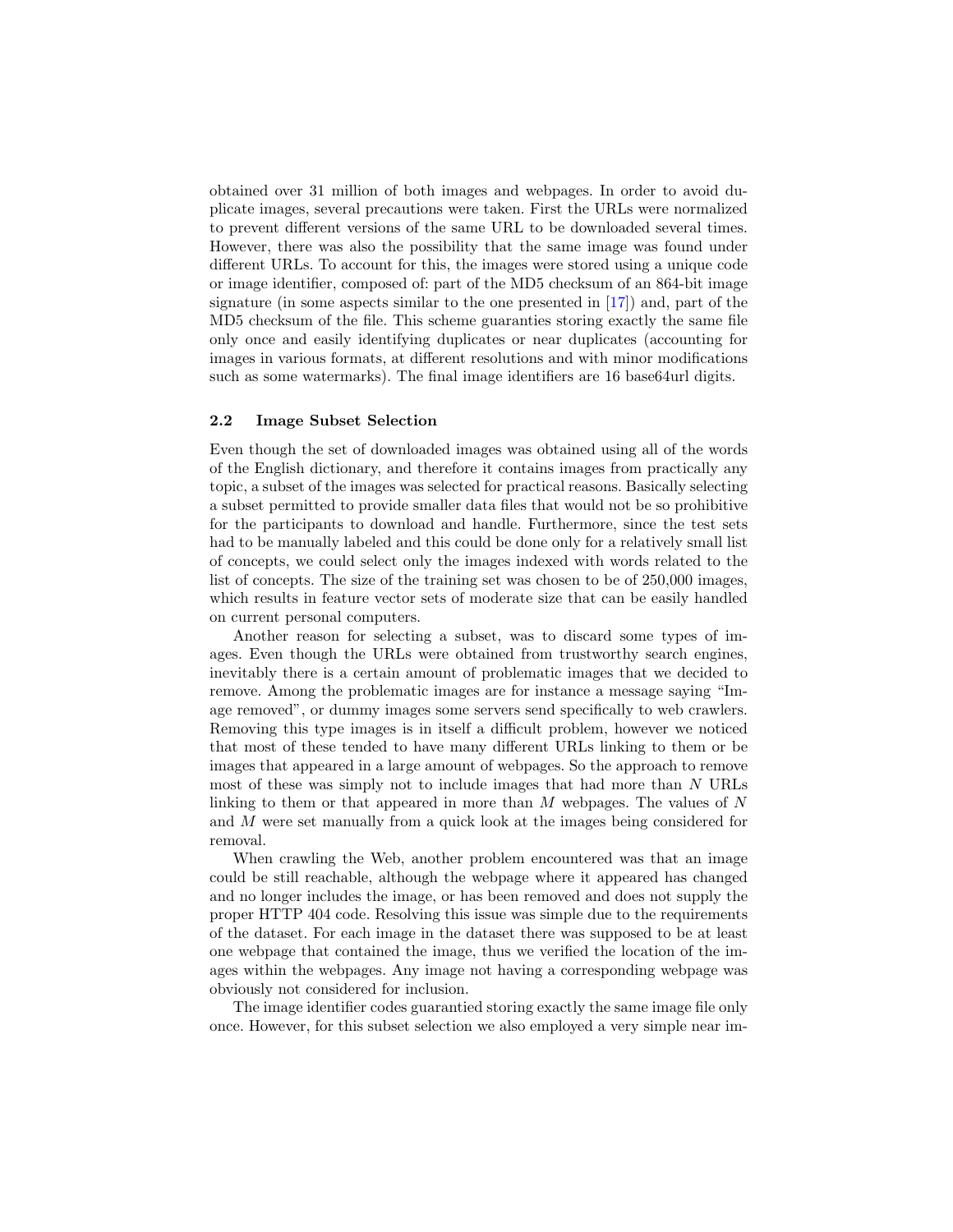<span id="page-3-0"></span>age duplicate removal scheme. This was done using the same image signature mentioned in the previous section. To reduce the amount computation required for duplicate detection, the 864-bit image signatures were first reduced to 128 bits using PCA followed by a random rotation and thresholding [\[3\]](#page-14-0). The duplicate removal scheme was not including images that had a normalized hamming distance lower than 0.1 to the other images already in the subset.

The final selection of the 250,000 images was based on a list of 158 concepts that were manually defined. This list included all of the concepts of the test sets of both subtasks described on section [3.](#page-4-0) A small set of 3,000 images was first manually labeled using 115 of the concepts. These are the same images and ground truth labels used as development and test sets in subtask [2.](#page-6-0) Then for each concept (defined by the concept words and synonyms of these) and cooccurrences of concepts in the labeled set, we retrieved ranked lists of images, using the query results from the search engines, and also querying our own image index generated from the downloaded webpages. The lists were sorted by rank and the first 250,000 images were the ones selected for the final dataset.

### 2.3 Available Data

This dataset was made available under a Creative Commons license, however, since the data was gathered from the Internet, and their original copyright conditions are difficult to determine automatically, only the feature vectors were distributed<sup>2</sup>. Nonetheless, as it is commonly done on image search engines, thumbnails of the images could be obtained from a web server by using the image identifiers<sup>3</sup>.

For each of the 250,000 training images, both the textual and visual features described next were available. For the additional 3,000 images used in subtask 2 that were manually labeled, and the 25,000 flickr images used in subtask 1, only the visual features were included.

Textual Features: Four sets of textual features were extracted. First is the list of the words used to find the image when querying the search engines, along with the rank position of the image in the respective query and the search engine it was found on. The second textual features were the image URLs as referenced in the webpages they appeared in. In many cases the image URLs tend to be formed with words that relate to the content of the image, this is why they can also be useful as textual features. The other two textual features available correspond to text extracted from the webpages near the position of the image. The difference between these two feature sets was the amount of preprocessing.

To extract the text near the image, we first converted the webpages to valid XML to ease processing and removed the script and style elements. The text considered close, was the webpage title and all the terms that are closer than 600 in word distance to the image, not including the HTML tags and attributes.

<sup>2</sup> <http://risenet.iti.upv.es/webupv250k>

<sup>3</sup> <http://risenet.iti.upv.es/db/img/{IID}.jpg>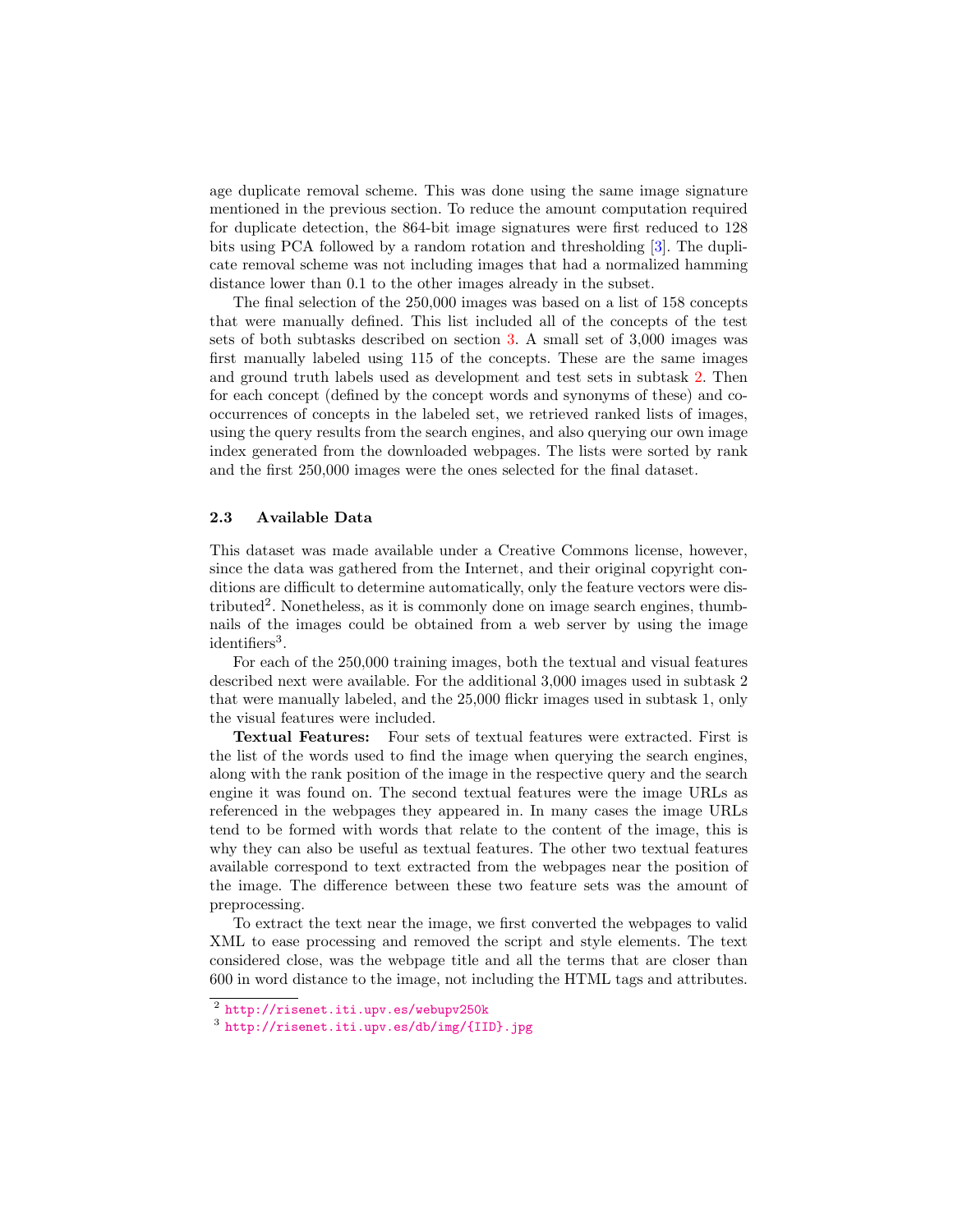<span id="page-4-1"></span>The first level of processing of the features included this raw text, although some types of terms were converted to a special symbol, such as words with non-latin characters. In these features, the position of the image was also indicated and the words replaced by a special symbol serve to preserve word distances.

For the next level of processing, a weight  $s(t_n)$  was assigned to each of the words near the image, defined as

$$
s(t_n) = \frac{1}{\sum_{\forall t \in \mathcal{T}} s(t)} \sum_{\forall t_{n,m} \in \mathcal{T}} F_{n,m} \operatorname{sigm}(d_{n,m}), \qquad (1)
$$

where  $t_{n,m}$  are each of the appearances of the term  $t_n$  in the document  $\mathcal{T}, F_{n,m}$ is a factor depending on the DOM (e.g. title, alt, etc.) similar to what is done in the work of La Cascia et al. [\[4\]](#page-15-7), and  $d_{n,m}$  is the word distance from  $t_{n,m}$  to the image. The sigmoid function was centered at 35, had a slope of 0.15 and minimum and maximum values of 1 and 10 respectively. The resulting features include for each image at most the 100 word-score pairs with the highest scores.

Visual Features: As features extracted from the images, we made available seven types. As preprocessing, we filtered the images and resized them so that the width and height had at most 240 pixels while preserving the original aspect ratio. The first feature set were 576-dimensional color histograms extracted using our own implementation. The second set of features were the GIST [\[7\]](#page-15-8). The other four features were obtained using the colorDescriptors software [\[8\]](#page-15-9). We computed features for SIFT, C-SIFT, RGB-SIFT and OPPONENT-SIFT. As configuration we used dense sampling with default parameters, and a hard assignment 1,000 and 10,000 codebooks using a spatial pyramid of  $1 \times 1$  and  $2 \times 2$  [\[5\]](#page-15-10). Since the vectors of the spatial pyramid were concatenated, this resulted in 5,000 dimensional and 50,000-dimensional feature vectors, respectively. Keeping only the first fifth of the dimensions would be like not using the spatial pyramid. The codebooks were generated using 1.25 million randomly selected features and the k-means algorithm.

Individual features (i.e. without using a codebook) were also made available for SIFT, C-SIFT, RGB-SIFT, OPPONENT-SIFT, and the seventh feature type SURF, extracted using the TOP-SURF software [\[9\]](#page-15-11). In this case the preprocessing was a little different since these were extracted exactly the same as for the ImageCLEF 2012 Flickr Photo Annotation and Retrieval Task [\[10\]](#page-15-1) to ease participation in both tasks. The images were filtered with the catrom filter and resized to  $256 \times 256$  pixels ignoring the original aspect ratio.

## <span id="page-4-0"></span>3 Task Description

As commented before, a very large amount of images can be cheaply gathered from the Web, and furthermore, from the webpages that contain the images, text associated with them can be obtained. However, the degree of relationship between the surrounding text and the image, varies greatly, thus this data can be considered to be very noisy. Moreover, the webpages can be of any language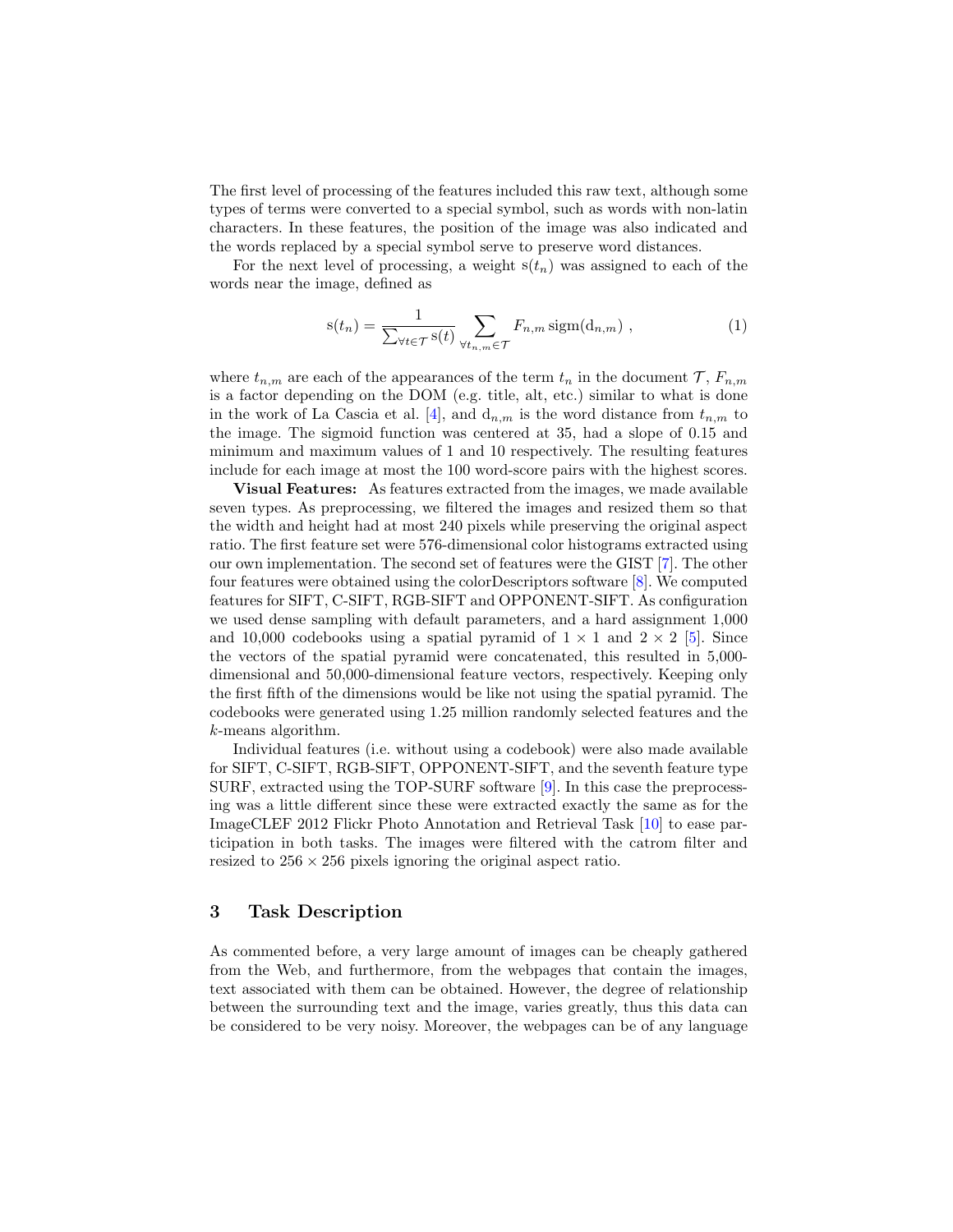<span id="page-5-0"></span>

(a) Images from a Web search query of "rainbow".

<span id="page-5-1"></span>

(b) Images from a Web search query of "sun".

Fig. 1: Example of images retrieved by a Web search engine for different queries.

or even a mixture of languages, and they tend to have many writing mistakes. The goal of this task is to evaluate different strategies to deal with noisy data so that it can be reliably used for annotating images from practically any topic.

To illustrate the objective of the task, consider for example that we searched for the word "rainbow" in a popular image search engine. It would be expected that many results be of landscapes in which in the sky a rainbow is visible. However, other types of images will also appear, see Figure [1a.](#page-5-0) The images will be related to the query in different senses, and there might even be images that do not have any apparent relationship. In the example of Figure [1a,](#page-5-0) one image is a text page of a poem about a rainbow, and another is a photograph of an old cave painting of a rainbow serpent. See Figure [1b](#page-5-1) for a similar example on the query "sun". As can be observed, the data is noisy, although it does have the advantage that this data can also handle the possible different senses that a word can have.

Based on these observations, an interesting research topic would be: how to use and handle the automatically retrieved noisy Web data to complement the manually labeled training data and obtain a better performing annotation system than when using the manually labeled data alone. On the other hand, since the Web data can easily be obtained for any topic, another research topic would be: how to use the noisy Web data to develop an annotation system with a somewhat unbounded list of concepts, using only automatically retrieved image and textual Web data.

Both of the research topics just mentioned have been addressed in two separate subtasks.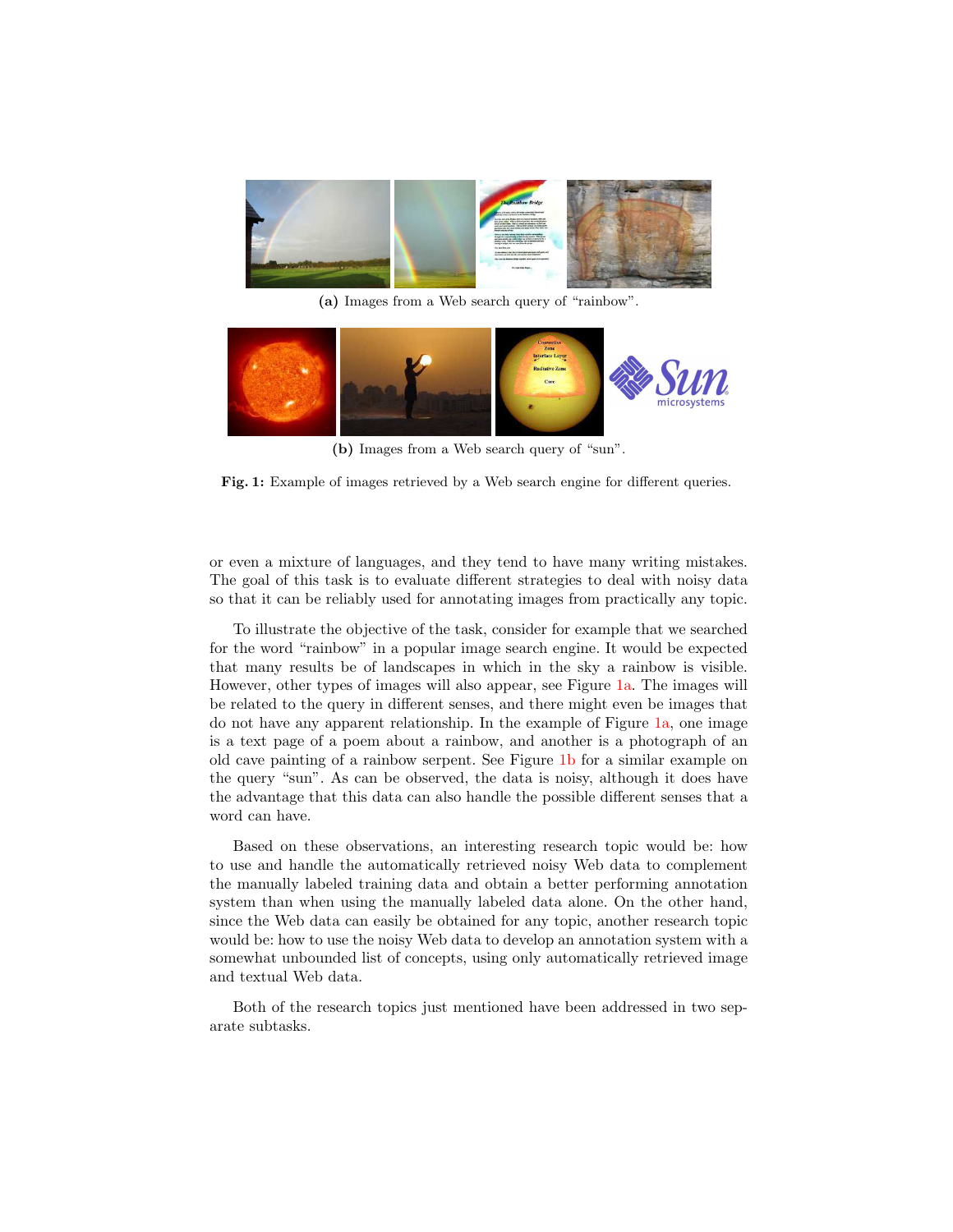## <span id="page-6-1"></span>3.1 Subtask 1: Complementing Manually Annotated Data

In this subtask the list of concepts and the test samples were exactly the same as the ones used in the ImageCLEF 2012 Flickr Photo Annotation subtask [\[10\]](#page-15-1). The ImageCLEF 2012 Flickr dataset consisted of a training and test sets of 15,000 and 10,000 images, respectively, that were manually labeled by means of crowdsoursing using a list of 94 concepts. For further details on this dataset, the reader should refer to the overview paper of the ImageCLEF 2012 Flickr Photo Annotation and Retrieval Task [\[10\]](#page-15-1).

In this subtask, the participants had available for developing their annotation systems, both the Flickr and Web training datasets. The objective was to develop techniques to take advantage of the Web data, trying to obtain better concept annotation performance in comparison to using only the Flickr manually annotated data. The participants had to submit results using as training only the Flickr dataset, and using both the Flickr and Web datasets.

## <span id="page-6-0"></span>3.2 Subtask 2: Scalable Concept Image Annotation

In this subtask, the objective was to develop systems that could easily change or scale the list of concepts used for image annotation. In other words, the list of concepts is also considered to be an input to the system. Thus, the system when given an input image and a list of concepts, its job is to give a score to each of the concepts in the list and decide how many and which of them assign as annotations. To observe this scalable characteristic of the systems, the list of concepts was different for the development and test sets, and the participants only had available the ground truth annotations for the development set.

The idea was that the participants use the 250,000 images of the Web training set, including the visual and textual features (see Section [2\)](#page-1-0), to develop and estimate the models for image annotation. It was not permitted to use any manually annotated data, such as the Flickr training set. However, the use of other additional language resources, such as language models, language detectors, stemmers, WordNet [\[2\]](#page-14-1), spell checkers, etc., was permitted and encouraged.

The development set consisted of 1,000 images annotated for 95 concepts, and the test set consisted of 2,000 images for 105 concepts, among which 85 were common to the development set, i.e. 10 concepts were removed and 20 were added. The list of concepts and the number of images for each can be observed in Table [1.](#page-7-0) So that the Web training would be the same as for subtask 1, for this first edition of the task, the list of concepts overlapped considerably with the concepts of the Flickr annotation task.

For this subtask, so that there could be a reference performance and also serve as a starting point, a toolkit was supplied to the participants. This toolkit included software that computed the evaluation measures (see Section [4.1\)](#page-8-1), and the implementations of two baselines. The first baseline was a simple random, which is important since any system which gets worse performance than the random baseline means that this system is doing nothing.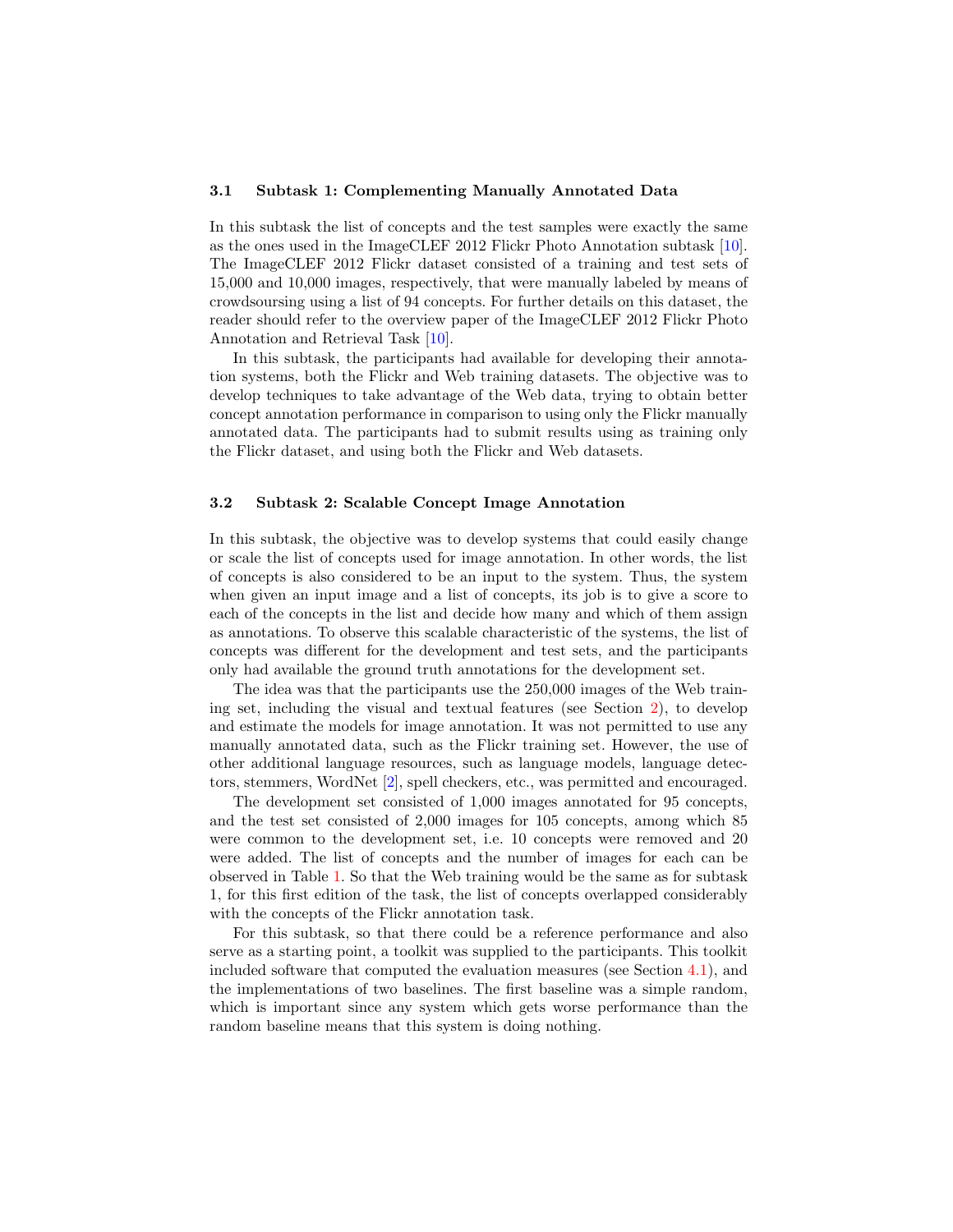| Concept             |                 | Dev. Test       | Concept          |                 | Dev. Test | Concept            | Dev. Test      |                 |
|---------------------|-----------------|-----------------|------------------|-----------------|-----------|--------------------|----------------|-----------------|
| aerial              | $\overline{30}$ | $\overline{56}$ | indoor           | $\overline{37}$ | 104       | traffic            | 24             | $\overline{40}$ |
| airplane/helicopter | 21              | 34              | lake             | 26              | 45        | train/tram/metro   | 31             | 27              |
| baby                | 9               | 31              | lightning        | 9               | 16        | tree               | 183            | 287             |
| beach               | 34              | 45              | logo             | 12              | 30        | truck              | 19             | 33              |
| bicycle/tricycle    | 20              | 24              | moon             | 6               | 29        | underwater         | 22             | 54              |
| bird                | 21              | 24              | motorcycle       | 10              | 17        | unpaved            | 12             | 22              |
| boat                | 50              | 75              | mountain         | 85              | 148       | water              | 177            | 280             |
| book                | 20              | 20              | music+instrument | 31              | 56        | clouds             | 138            | ÷.              |
| bridge              | 32              | 43              | newspaper        | $\overline{7}$  | 10        | computer+generated | 18             |                 |
| building            | 124             | 199             | nighttime        | 25              | 36        | drums              | 9              |                 |
| car                 | 30              | 71              | outdoor          | 135             | 254       | fog                | 13             |                 |
| cartoon             | 21              | 51              | overcast         | 24              | 27        | highway            | 14             |                 |
| castle              | 17              | 21              | painting         | 23              | 59        | lying              | 5              |                 |
| cat                 | 11              | 20              | person/people    | 178             | 427       | portrait           | 8              |                 |
| child               | 18              | 48              | plant            | 64              | 110       | standing           | $\overline{4}$ |                 |
| church              | 12              | 14              | poster           | 6               | 12        | stream             | 18             |                 |
| cityscape           | 58              | 79              | protest          | 9               | 19        | vehicle            | 12             |                 |
| daytime             | 77              | 191             | rain             | 10              | 26        | bottle             | ä,             | 26              |
| desert              | 16              | 23              | rainbow          | 9               | 14        | bus                | ٠              | 38              |
| dirt                | 16              | 46              | reflection       | 52              | 60        | chair              | ٠              | 39              |
| dog                 | 27              | 31              | river            | 55              | 77        | drink              | $\overline{a}$ | 38              |
| drawing/diagram     | 71              | 155             | road             | 108             | 189       | galaxy             | ٠              | 16              |
| droplets            | 14              | 25              | rural            | 36              | 61        | glass              | ٠              | 75              |
| elder               | 10              | 28              | sand             | 29              | 65        | glasses            | ٠              | 31              |
| embroidery          | 9               | 13              | sculpture        | 22              | 54        | hat                | ٠              | 39              |
| fire                | 28              | 31              | sea              | 72              | 94        | insect             | ٠              | 51              |
| fireworks           | 11              | 20              | shadow           | 29              | 48        | nebula             | ٠              | 13              |
| fish                | 16              | 31              | sign             | 51              | 76        | pencil             | ٠              | 34              |
| flower              | 43              | 98              | silhouette       | 12              | 25        | phone              | ٠              | 23              |
| food                | 19              | 55              | sitting          | 8               | 18        | pool               | ٠              | 30              |
| footwear            | 10              | 23              | sky              | 197             | 325       | reptile            | ٠              | 32              |
| forest              | 62              | 84              | smoke            | 15              | 14        | rodent             | ٠              | 44              |
| furniture           | 39              | 97              | snow             | 43              | 74        | space              | ٠              | 72              |
| garden/park         | 39              | 62              | sports           | 25              | 86        | submarine          | ٠              | 24              |
| graffiti            | 14              | 10              | stars            | 3               | 47        | table              | $\overline{a}$ | 33              |
| grass               | 99              | 175             | sun              | 26              | 68        | violin             | ٠              | 21              |
| guitar              | 6               | 12              | sunrise/sunset   | 33              | 45        | wagon              | ٠              | 24              |
| harbor/port         | 19              | 33              | teenager         | 12              | 22        |                    |                |                 |
| horse               | 18              | 46              | toy              | 21              | 27        |                    |                |                 |

<span id="page-7-0"></span>Table 1: The number of images for the ground truth annotations per concept for the development and test sets of subtask 2.

The other baseline, referred to as Co-occurrence Baseline, was a very basic technique for this image annotation task, which obviously gives better performance than random, although it was simple enough to give the participants a wide margin for improvement. In this technique when given an input image, its nearest  $K = 32$  images from the training set are obtained, using only the 1,000 bag-of-words C-SIFT visual features and the L1 norm. Then, the textual features corresponding to these  $K$  nearest images are used to derive a score for each of the concepts. This is done by using a concept-word co-occurrence matrix estimated from all of the training set textual features. In order to make the vocabulary size more manageable, the textual features are first processed keeping only the words from the English dictionary. Finally for the selection of concepts for annotation, for all input images, the first 5 ranked concepts are always chosen as annotations.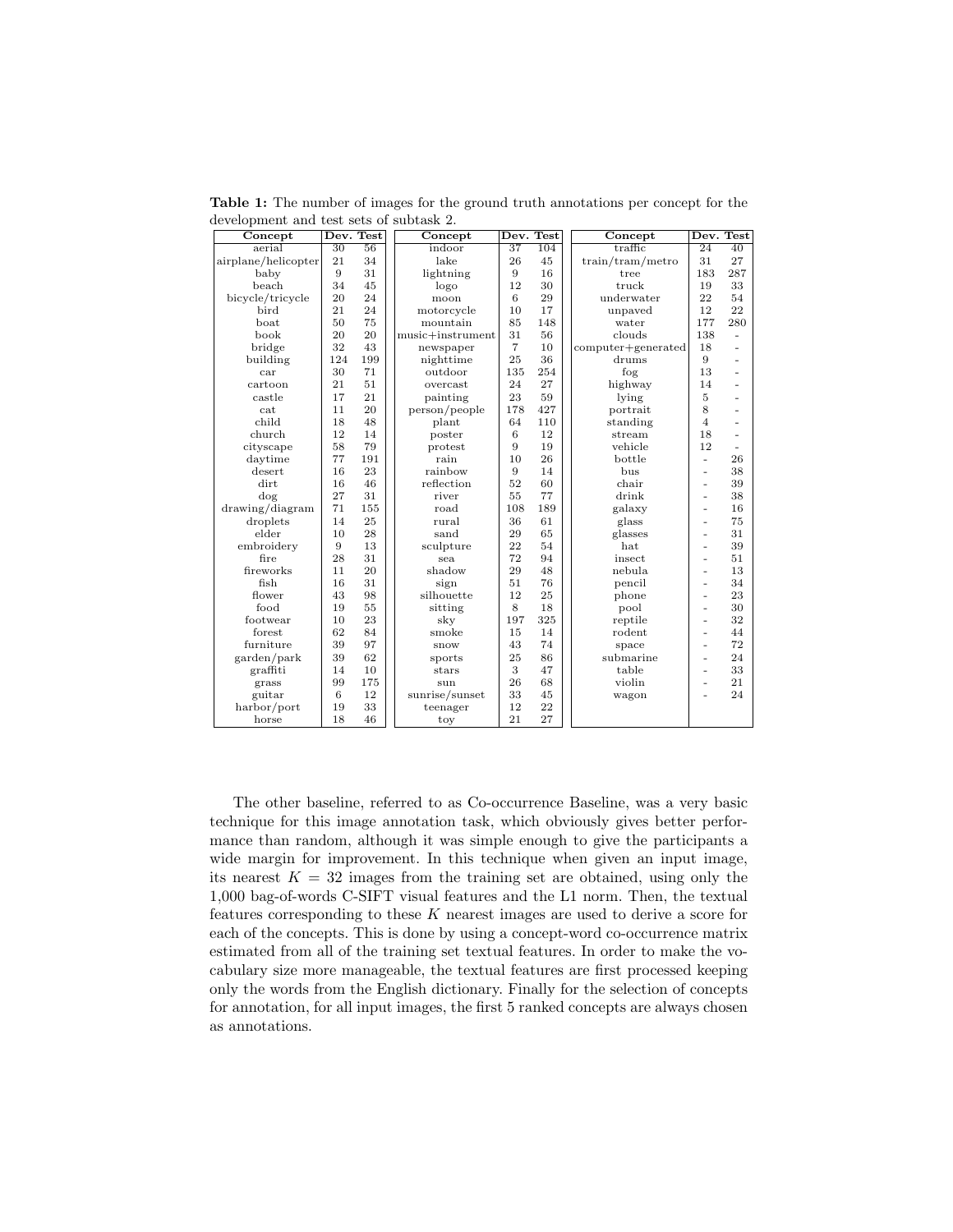## <span id="page-8-0"></span>4 Evaluation Results

#### <span id="page-8-1"></span>4.1 Performance Measures

The participants were asked to submit the results in the following way. For each image to annotate, a score had to be given for every one of the concepts in the list and also indicate which concepts had finally been selected as annotations.

Two basic performance measures have been used for comparing the results of the different submissions. These basic measures are the Average Precision (AP) and the F-measure  $(F_1)$ . The AP only takes into account the scores assigned to the concepts and ignores the decisions of the selected annotations. On the other hand, the  $F_1$  only considers the the selected annotations.

The AP is algebraically defined as

$$
AP = \frac{1}{|\mathcal{K}|} \sum_{k=1}^{|\mathcal{K}|} \frac{k}{\text{rank}(k)},
$$
\n(2)

where  $K$  is the ordered set of the ground truth annotations, being the order induced by the annotation scores, and  $rank(k)$  is the order position of the k-th ground truth annotation. The fraction  $k/\text{rank}(k)$  is actually the precision at the k-th ground truth annotation, and has been written like this to be explicit on the way it is computed. In the cases that there are ties in the scores, a random permutation is applied within the ties.

In the context of image annotation, the AP can be estimated from two different perspectives, one being concept-based and the other example-based. In the former, one AP is computed for each concept, and in the latter one AP is computed for each image to annotate. Which of these is more correct to use actually depends on exactly what the scores are. If the scores for example relate to the probability that the concept is present for a given image, and the comparison between scores for different images is not clearly defined, then the concept-based AP does not make sense and will probably not be a good indicator of the performance of the system. On the other hand, in this case the example-based AP will be a good indicator of the performance of the system. In the instructions given to the participants, this was not clearly explained, however, for all of the submissions, the scores seemed to be image based. Therefore, in this paper we present results only for the example-based AP. Finally, to obtain a global performance measure of the systems, we have taken the arithmetic mean, in which case it is known as the Mean Average Precision (MAP).

The other performance measure used, the  $F_1$ , is defined as

$$
\mathbf{F}_1 = \frac{2PR}{P + R} \,,\tag{3}
$$

where  $P$  is the precision and  $R$  is the recall. Again this measure can also be estimated from the concept-based and the example-based perspectives. In this case both approaches are adequate and serve to analyze different aspects. For the example-based  $F_1$ , as a global system performance measure the arithmetic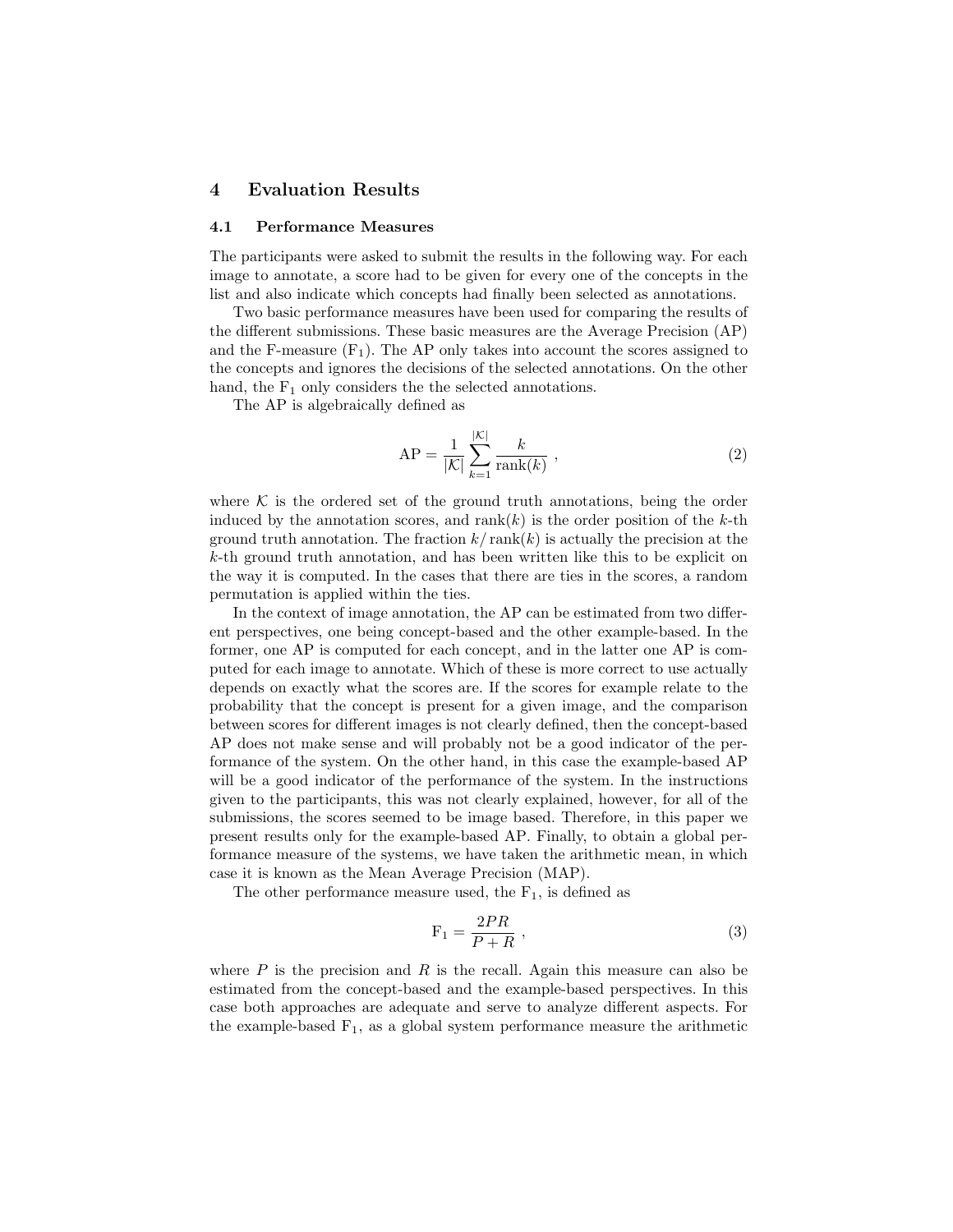<span id="page-9-0"></span>mean is used, thus obtaining a mean F-measure  $(MF_1)$ . On the other hand, the concept-based  $F_1$  is used to analyze the behavior for different concepts.

Other performance measures were computed and analyzed, however, for the received submissions they do not give any important details that are not already observed with the previously mentioned measures. Therefore for simplicity, we are not including them in this paper. These other measures were, the AP using the geometric mean and the interpolated versions, i.e. the Geometric Mean Average Precision (GMAP) the Interpolated Average Precision (IAP), the Mean Interpolated Average Precision (MIAP) and the Geometric Mean Interpolated Average Precision (GMIAP).

### 4.2 Participation

In total, 47 groups registered for the task and signed the license agreement, and therefore had access for downloading the datasets. Unfortunately in the end, the participation was considerably low. For subtask 1 we received 15 runs from three groups, and for subtask 2 we received 10 runs from one group. Also, one of the groups that submitted results for subtask 1 said that they made a mistake and did not intend to participate in the task.

KIDS-NUTN: The Knowledge, Information, and Database System Laboratory (KIDS-NUTN), from the National University of Tainan [\[1\]](#page-14-2) submitted in total 9 runs. All of the runs were for subtask 1, being 5 using only the Flickr training set and the other 4 using both the Flickr and Web training sets. They used a combination of several visual feature types, namely AutoColorCorrelogram, ColorLayout, FCTH, Gabor, GIST, and ROI background, and as textual features they used the EXIF data. For the annotation, they used Random Forests and for comparison the also tried as a baseline the Multiple Bernoulli Relevance Models (MBRM). For further details, please refer to [\[1\]](#page-14-2).

ISI: The Intelligent Systems and Informatics Laboratory (ISI), from the University of Tokyo [\[13\]](#page-15-12) submitted in total 20 runs. Half of the runs were for subtask 1, being 6 using only the Flickr training set and the other 4 using both the Flickr and Web training sets. For the other 10 runs for subtask 2, half correspond to the development set, and the other half to the test set. Their effort was targeted at making the system scalable, so for annotation they used the Passive-Aggressive with Averaged Pairwise Loss (PAAPL) [\[12\]](#page-15-13), which is an online learning method they propose for multiclass multilabel classification using a linear model. As visual features, they used the provided \*SIFT features, and to tackle the Web data, they artificially labeled it by looking at the textual features and if a word that defined a concept appeared, then that concept was assumed to be present. The images that did not have any concept were simply discarded. In subtask 1, they tried first to learn models for the Flickr and Web data separately, and combine the results, and second they tried learning the models by merging all of the data. All of their submissions were using the latter approach, since during development it was the one that performed best. The difference between submissions is simply the combination of visual features. In subtask 2, again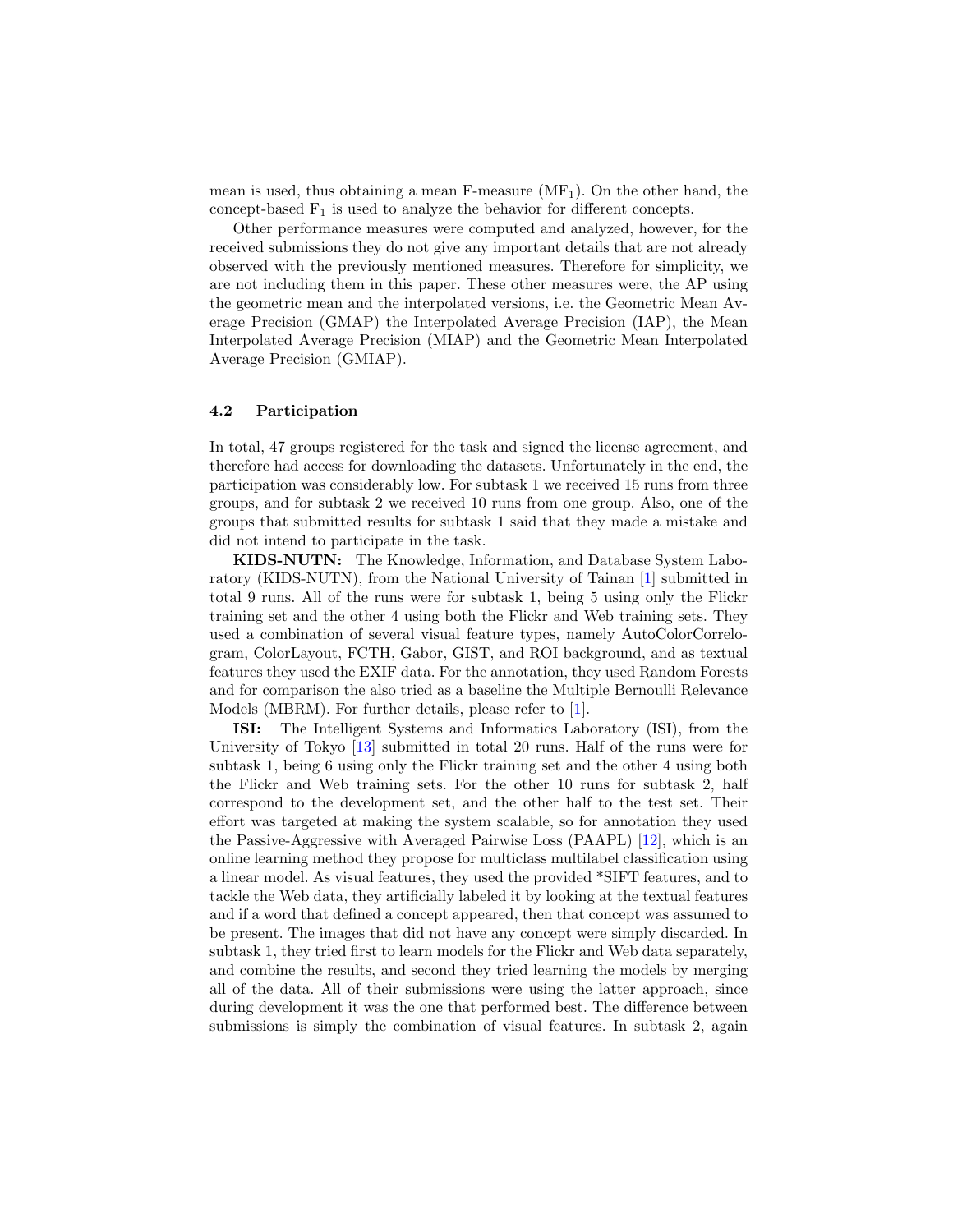<span id="page-10-2"></span><span id="page-10-0"></span>Table 2: Results for subtask 1,  $(2a)$  best result for each group for the submissions that only used Flickr training data, and the random baseline, and [\(2b\)](#page-10-1) all of the submissions for each group using both Flickr and Web training data.  $(a)$ 

| (al)            |       |            |  |  |
|-----------------|-------|------------|--|--|
|                 | MAP   | $\rm MF_1$ |  |  |
| Random Baseline | 0.103 | 0.100      |  |  |
| ISI 1424        | 0.708 | 0.553      |  |  |
| KIDS-NUTN 1451  | 0.579 | 0.454      |  |  |

<span id="page-10-1"></span>

|                 | <b>MAP</b> | MF <sub>1</sub> |  |  |
|-----------------|------------|-----------------|--|--|
| ISI 1393        | 0.250      | 0.182           |  |  |
| ISI 1398        | 0.247      | 0.181           |  |  |
| ISI 1399        | 0.245      | 0.178           |  |  |
| <b>ISI 1400</b> | 0.241      | 0.175           |  |  |
| KIDS-NUTN 1369  | 0.521      | 0.399           |  |  |
| KIDS-NUTN 1370  | 0.538      | 0.397           |  |  |
| KIDS-NUTN 1371  | 0.493      | 0.331           |  |  |
| KIDS-NUTN 1372  | 0.528      | 0.400           |  |  |

they artificially labeled the training data for learning, and the submissions differ in the combination of visual features. For further details, please refer to [\[13\]](#page-15-12).

#### 4.3 Results and Discussion for Subtask 1

The results for subtask 1, given by the example-based MAP and the  $MF<sub>1</sub>$ , are presented in Tables [2a](#page-10-0) and [2b.](#page-10-1) The first table includes the best result of each group when using as training only the Flickr manually annotated data, and a baseline, which is randomly assigning scores to the concepts and selecting randomly the top N as annotations. The second table includes results for all of the submissions using both the Flickr and Web training data.

As can be observed in the tables, all of the results using both the Flickr and Web training data have a worse performance than when using only Flickr data. In the case of the KIDS-NUTN, the difference between using or not using Web data is not so high. When we inquired them about these results, they answered that the textual data of the Web dataset did not help, but they did not give us a clearer explanation on how they arrived to this conclusion or exactly to what the submissions correspond. Moreover, they said that they were not able to dedicate much time on the problem.

Regarding the results of ISI, the difference between using or not using Web data is considerably high. In fact it seems that during development [\[13\]](#page-15-12) they obtained better results, and these did not generalize to the test set. For the Flickr task, they obtained an  $MF_1$  higher than 0.5 both during development and during test. However, using both Flickr and Web training data they obtained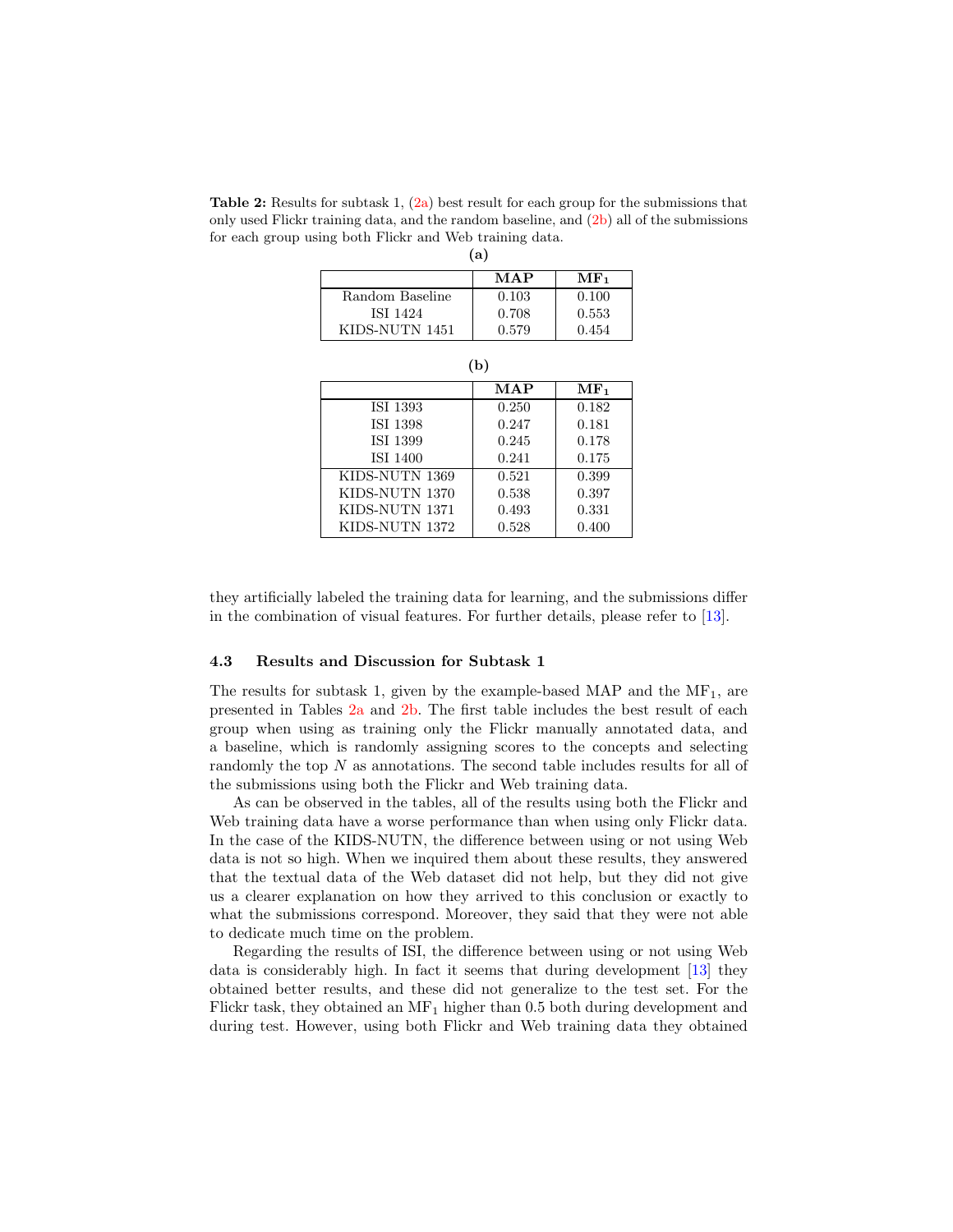|                        | <b>MAP</b> | MF <sub>1</sub> |
|------------------------|------------|-----------------|
| Random Baseline        | 0.084      | 0.063           |
| Co-occurrence Baseline | 0.222      | 0.168           |
| ISI 1406               | 0.331      | 0.262           |
| ISI 1409               | 0.336      | 0.260           |
| <b>ISI 1410</b>        | 0.340      | 0.267           |
| ISI 1413               | 0.338      | 0.266           |
| <b>ISI 1414</b>        | 0.333      | 0.264           |

<span id="page-11-0"></span>Table 3: Annotation results for all of the submissions for subtask 2 and the Random and Co-occurrence baselines for  $(3a)$  the development and  $(3b)$  the test sets.  $(a)$ 

<span id="page-11-1"></span>

| (b)                    |            |                 |  |  |
|------------------------|------------|-----------------|--|--|
|                        | <b>MAP</b> | MF <sub>1</sub> |  |  |
| Random Baseline        | 0.067      | 0.055           |  |  |
| Co-occurrence Baseline | 0.221      | 0.171           |  |  |
| ISI 1407               | 0.315      | 0.246           |  |  |
| ISI 1408               | 0.322      | 0.251           |  |  |
| <b>ISI 1411</b>        | 0.324      | 0.252           |  |  |
| ISI 1412               | 0.323      | 0.254           |  |  |
| ISI 1415               | 0.321      | 0.249           |  |  |

an  $MF_1$  in the order of 0.48 during development in contrast to the 0.18 they obtain for the test set. This suggests that possibly there was some mistake or something was different in the models used for annotating the test set. In fact in subtask 2 (see Section  $4.4$ ), they obtain better results even though they have used the same technique, and the problem is harder since only Web data can be used as training and the random baseline is lower.

## <span id="page-11-2"></span>4.4 Results and Discussion for Subtask 2

Tables  $3a$  and  $3b$  present the results for the example-based MAP and MF<sub>1</sub> for the development and test sets, respectively. The tables include the results for the submitted runs and the two baselines, assigning random scores and selecting the random top N concepts per image, and the co-occurrence baseline as described in Section [3.2.](#page-6-0) The first thing to note is that the results for the development set, generalizes well to the test set, unlike what was observed in the ISI results for subtask 1. The second thing to note is that the submitted runs have a considerably better performance than the supplied co-occurrence baseline. This is a great achievement, even though the co-occurrence baseline is considerably simple. Unfortunately, there was only one participant, so there was no much competition, and definitely it is not possible to say that this level of performance is more or less what can be achieved using Web data as training, so that it could be compared to using labeled data as training. Furthermore, the ISI system can also be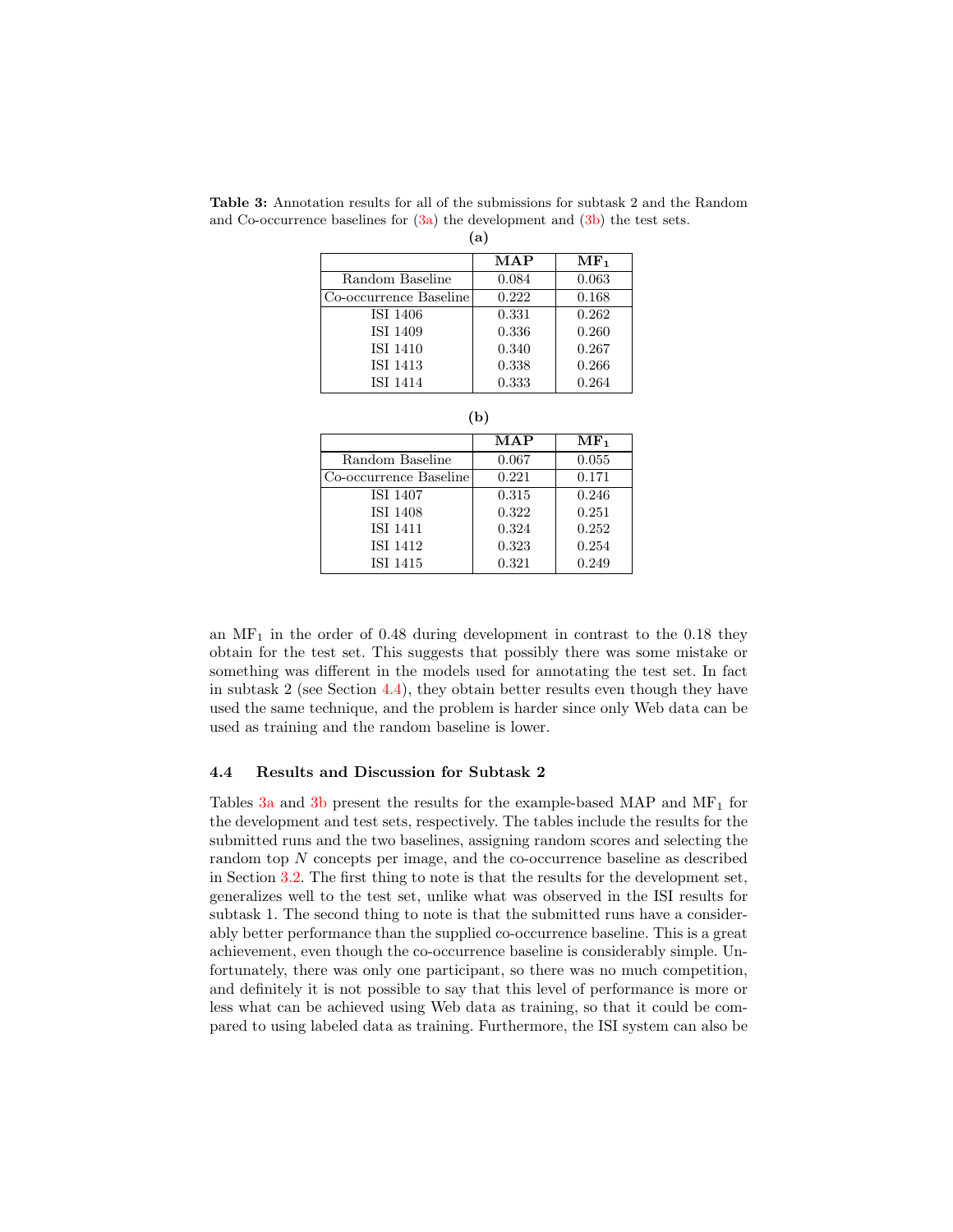Table 4:  $F_1$  ranges per concept when training with  $(4a)$  manually annotated data (ISI) 1424), and [\(4b\)](#page-12-1) automatically gathered Web data (ISI 1411).

<span id="page-12-0"></span>

| Concepts                                                                                                                                                                                                                                                                                                                                                                                                                                 | $F_1$ range             |
|------------------------------------------------------------------------------------------------------------------------------------------------------------------------------------------------------------------------------------------------------------------------------------------------------------------------------------------------------------------------------------------------------------------------------------------|-------------------------|
| none, noblur, dog, fireworks, flower, partialblur, fooddrink, adult                                                                                                                                                                                                                                                                                                                                                                      | $0.6 \leq F_1 < 1.0$    |
| female, outdoor, tree, bird, coast, citylife, day                                                                                                                                                                                                                                                                                                                                                                                        | $0.5 \leq F_1 \leq 0.6$ |
| male, stars, moon, car, graffiti, baby                                                                                                                                                                                                                                                                                                                                                                                                   | $0.4 \leq F_1 \leq 0.5$ |
| insect, closeupmacro, cycle, fish, indoor, silhouette, cat                                                                                                                                                                                                                                                                                                                                                                               | $0.3 \leq F_1 \leq 0.4$ |
| clearsky, rainbow, flames, lenseffect, sun, circularwarp, partylife, calm, homelife,<br>grass, sunrisesunset, air                                                                                                                                                                                                                                                                                                                        | $0.2 \leq F_1 < 0.3$    |
| child, forestpark, underwater, portrait, fogmist, horse, inactive, smoke, overlay $0.1 \leq F_1 < 0.2$                                                                                                                                                                                                                                                                                                                                   |                         |
| rail, reflection, overcastsky, other, motionblur, shadow, seaocean, water, big-<br>group, familyfriends, plant, rural, pictureinpicture, artifacts, sportsrecreation,<br>completeblur, happy, riverstream, lightning, mountainhill, graycolor, melan-<br>cholic, active, unpleasant, elderly, teenager, amphibianreptile, spider, small-<br>group, three, two, coworkers, strangers, desert, euphoric, scary, truckbus, lake,<br>snowice | $0.0 \leq F_1 \leq 0.1$ |

<span id="page-12-1"></span>

| Concepts                                                                                                                                                                                                                                                                                                                        | $F_1$ range             |
|---------------------------------------------------------------------------------------------------------------------------------------------------------------------------------------------------------------------------------------------------------------------------------------------------------------------------------|-------------------------|
| fireworks, pencil, stars                                                                                                                                                                                                                                                                                                        | $0.6 \leq F_1 \leq 1.0$ |
| drawing/diagram, galaxy                                                                                                                                                                                                                                                                                                         | $0.5 \leq F_1 \leq 0.6$ |
| newspaper, lightning, forest, pool, fire, aerial, horse, bicycle/tricycle, protest                                                                                                                                                                                                                                              | $0.4 \leq F_1 < 0.5$    |
| sky, building, nebula, mountain, cartoon, church, footwear, logo, lake, moon,<br>grass, road, underwater, tree, snow, painting                                                                                                                                                                                                  | $0.3 \leq F_1 \leq 0.4$ |
| water, plant, desert, furniture, airplane/helicopter, beach, sun, food, guitar,<br>flower, train/tram/metro, boat, rainbow, silhouette, sand, glass, harbor/port                                                                                                                                                                | $0.2 \leq F_1 \leq 0.3$ |
| river, bus, truck, car, cat, dog, castle, fish, baby, book, chair, embroidery, sports,<br>child, phone, toy, garden/park                                                                                                                                                                                                        | $0.1 \leq F_1 \leq 0.2$ |
| motorcycle, wagon, bottle, poster, bird, rain, sculpture, table, outdoor,<br>cityscape, daytime, dirt, drink, droplets, elder, glasses, graffiti, hat, indoor, in-<br>sect, music+instrument, nighttime, overcast, reflection, reptile, rodent, rural,<br>shadow, sitting, smoke, submarine, teenager, traffic, unpaved, violin | $0.0 \leq F_1 \leq 0.1$ |

considered to be a relatively simple technique. It does seem that their proposed PAAPL technique is able to learn from the data despite the large amount of noise that it has. However, their use of the textual features is extremely simple, only searching exactly for the words that define the concepts. They have not used synonym information, stemming, WordNet, or any other resources that could be quite useful, and surely the performance could be improved.

Even though the test sets of subtask 1 and 2, differ in difficulty, image quality, number of concepts, etc., if we dare compare the results of image annotation using manually labeled data (see Table [2a\)](#page-10-0) with using automatically gathered data (see Table [3b\)](#page-11-1), the performance is lower for the latter. This is something expected since learning with Web data is considerably more challenging. The real objective is to observe how much can be achieved using the Web data. Ultimately in practice one or the other or a combination of both approaches will be better in

(b)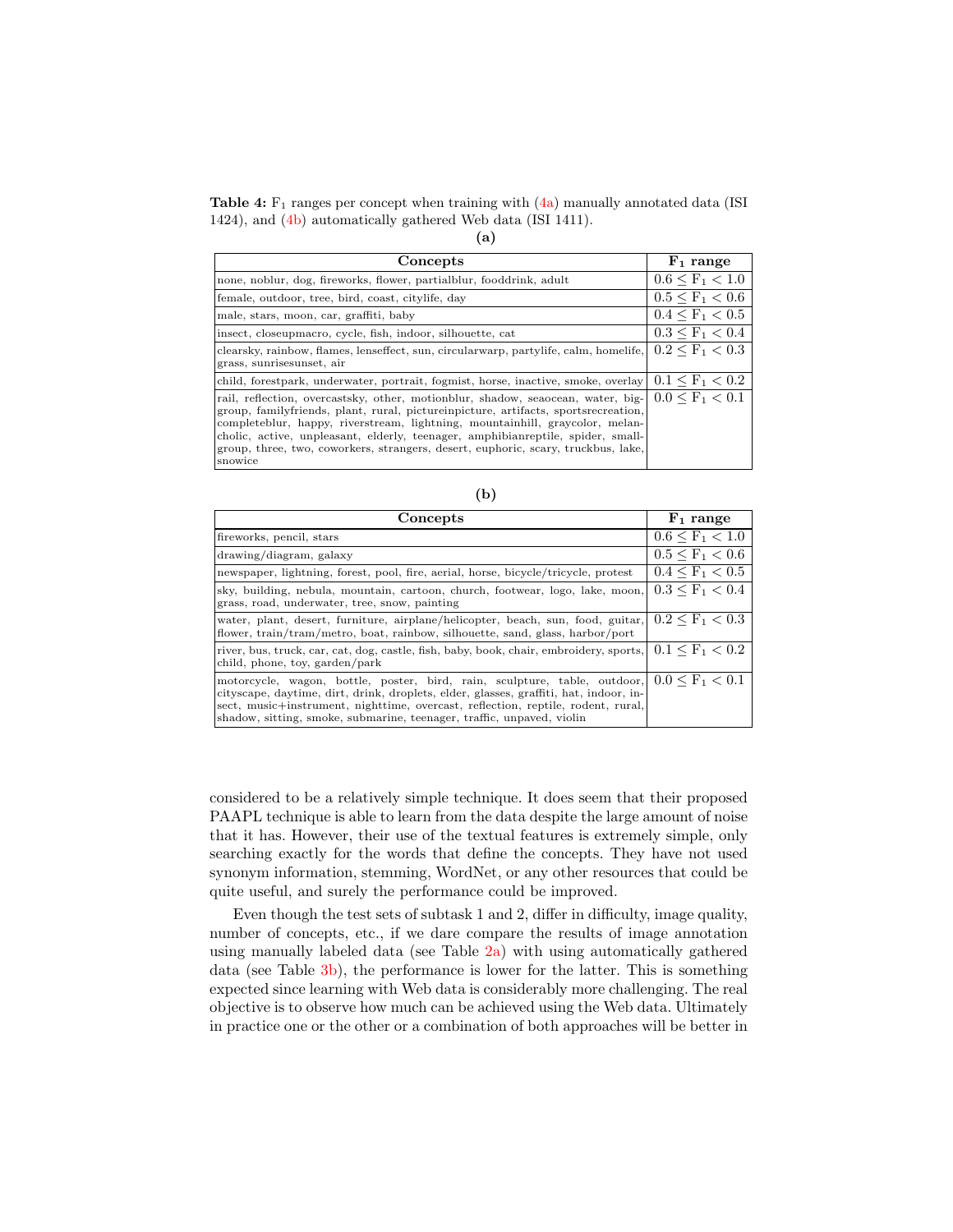Table 5: Top performing concepts according to  $F_1$  relative improvement with respect to random when training with [\(5a\)](#page-13-1) manually annotated data (ISI 1424), and [\(5b\)](#page-13-2) automatically gathered Web data (ISI 1411). (b)

<span id="page-13-2"></span><span id="page-13-1"></span>

|             | $\bf(a)$    |             |                 | (b)         |                |
|-------------|-------------|-------------|-----------------|-------------|----------------|
| Concept     | ${\bf F}_1$ | R. Imp. (%) | Concept         | ${\bf F}_1$ | R. Imp. $(\%)$ |
| none        | 0.872       | 85.8        | fireworks       | 0.703       | 69.7           |
| noblur      | 0.827       | 80.8        | pencil          | 0.692       | 68.0           |
| dog         | 0.722       | 70.7        | stars           | 0.646       | 62.8           |
| fireworks   | 0.667       | 66.6        | sunrise/sunset  | 0.565       | 54.4           |
| flower      | 0.662       | 64.9        | galaxy          | 0.500       | 49.0           |
| partialblur | 0.648       | 61.5        | drawing/diagram | 0.564       | 48.5           |
| fooddrink   | 0.623       | 59.9        | newspaper       | 0.462       | 45.8           |
| adult       | 0.612       | 57.7        | space           | 0.483       | 44.5           |
| one         | 0.593       | 55.5        | lightning       | 0.452       | 44.3           |
| female      | 0.589       | 55.4        | pool            | 0.426       | 40.8           |
| outdoor     | 0.588       | 55.2        | fire            | 0.424       | 40.6           |
| bird        | 0.561       | 54.8        | protest         | 0.400       | 39.1           |

a certain circumstance. Thinking about the problem, it would be understandable that an annotation system will work better for some concepts than for others. In Tables [4a](#page-12-0) and [4b,](#page-12-1) there are lists of concepts categorized by the range of their concept-based  $F_1$ , for the best system in subtask 1 and 2, respectively. Here, it can be observed that for some concepts, the Web data performs rather well, and in general it does not look too bad with respect to the results using manually labeled data. The same thing can be observed in Tables [5a](#page-13-1) and [5b,](#page-13-2) which show the top performing concepts according to the relative improvement<sup>4</sup> with respect to the random baseline.

# <span id="page-13-0"></span>5 Conclusions

The ImageCLEF 2012 Scalable Image Annotation Using General Web Data proposed two subtasks. The overall objective was to take advantage of automatically gathered image and textual Web data for training, in order to develop more scalable image annotation systems. In the first subtask, the participants could use for developing their annotation systems, both manually labeled data, and automatically gathered Web data. In this subtask, none of the participants were able to use the Web data to obtain a better performance than when using only manually labeled data. The participation was extremely low, there being only three groups, and it seemed that they were not able to invest much time in the problem. Due to this, few conclusions can be drawn from the results. Although it certainly cannot be stated that the Web data is simply not useful, since in

<sup>4</sup> Relative improvement defined as the absolute improvement divided by the difference between the baseline performance and perfect performance which for  $F_1$  is 1.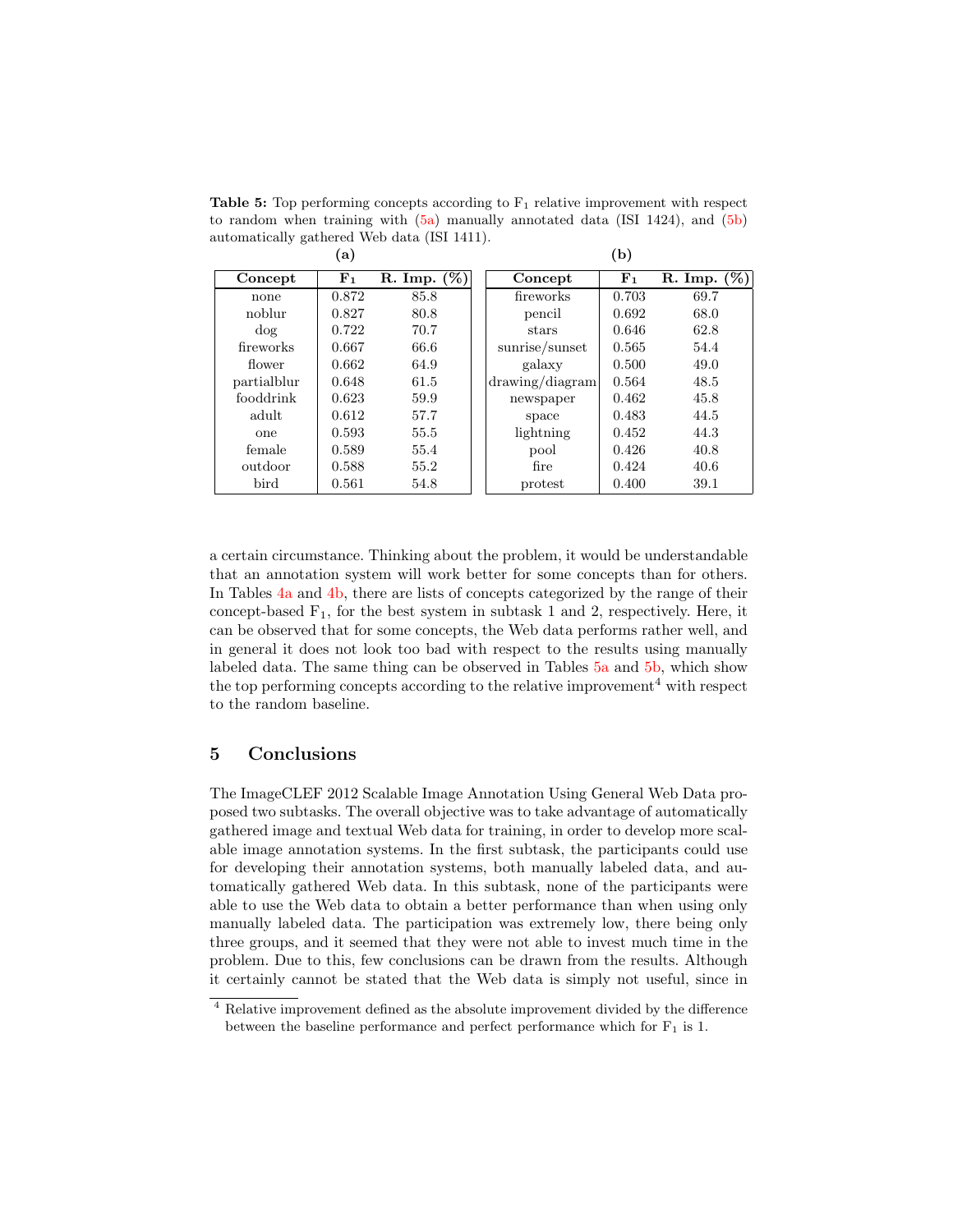subtask 2 the results were somewhat positive, suggesting that in subtask 1 also good results could be achieved.

Subtask 2 consisted in using only automatically gathered Web data, and possibly additional external language resources, to develop a more scalable image annotation system. A special characteristic was that the list of concepts was different for development than for test. In this subtask the participation also low, having participated only one group. However, the obtained results were specially interesting. The submissions obtained a considerably better performance than the two provided baselines, and the results generalized well to the test set, despite the change of concept list. Furthermore, the system of the participant was specially targeted at scalability, by using an online learning method adequate for this type of problem, thus it fulfills the initial objective. On the other hand, the processing of the textual data could only be considered to be very basic, thus suggesting that a much better performance could be achieved.

Another interesting aspect of the results of subtask 2 was that when analyzing on a per concept basis, in some cases the performance was comparable to good annotation systems learned using manually labeled data. Therefore, for some concepts the Web data is considerably effective. This also suggests that one possible way to address what was proposed in subtask 1, is to do some type of fusion per concept.

Since the participation was low, and there were positive results, it would be interesting to repeat this benchmark, but making a greater effort to get more groups to participate. However, even though it is believed that in subtask 1, good results could be achieved, it is not so interesting from a scalability point of view. For a future edition it could be changed slightly. For example it could be that for the concepts where there is manually labeled data available, the annotation systems would use a combination of manual and automatically gathered data, otherwise only automatically gathered data is used.

## Acknowledgments

We would like to thank the CLEF campaign for supporting the ImageCLEF initiative. Work supported by the Spanish MICINN under the MIPRCV Consolider Ingenio 2010 program (CSD2007-00018) and by the Generalitat Valenciana under grant Prometeo/2009/014.

## References

- <span id="page-14-2"></span>1. Chien, B.C., Chen, G.B., Gaou, L.J., Ku, C.W., Huang, R.S., Wang, S.E.: KIDS-NUTN at ImageCLEF 2012 Photo Annotation and Retrieval Task. In: CLEF 2012 working notes. Rome, Italy (2012) [10](#page-9-0)
- <span id="page-14-1"></span>2. Fellbaum, C. (ed.): WordNet An Electronic Lexical Database. The MIT Press, Cambridge, MA; London (May 1998) [7](#page-6-1)
- <span id="page-14-0"></span>3. Gong, Y., Lazebnik, S.: Iterative quantization: A procrustean approach to learning binary codes. In: Computer Vision and Pattern Recognition (CVPR), 2011 IEEE Conference on. pp. 817 –824 (june 2011) [4](#page-3-0)